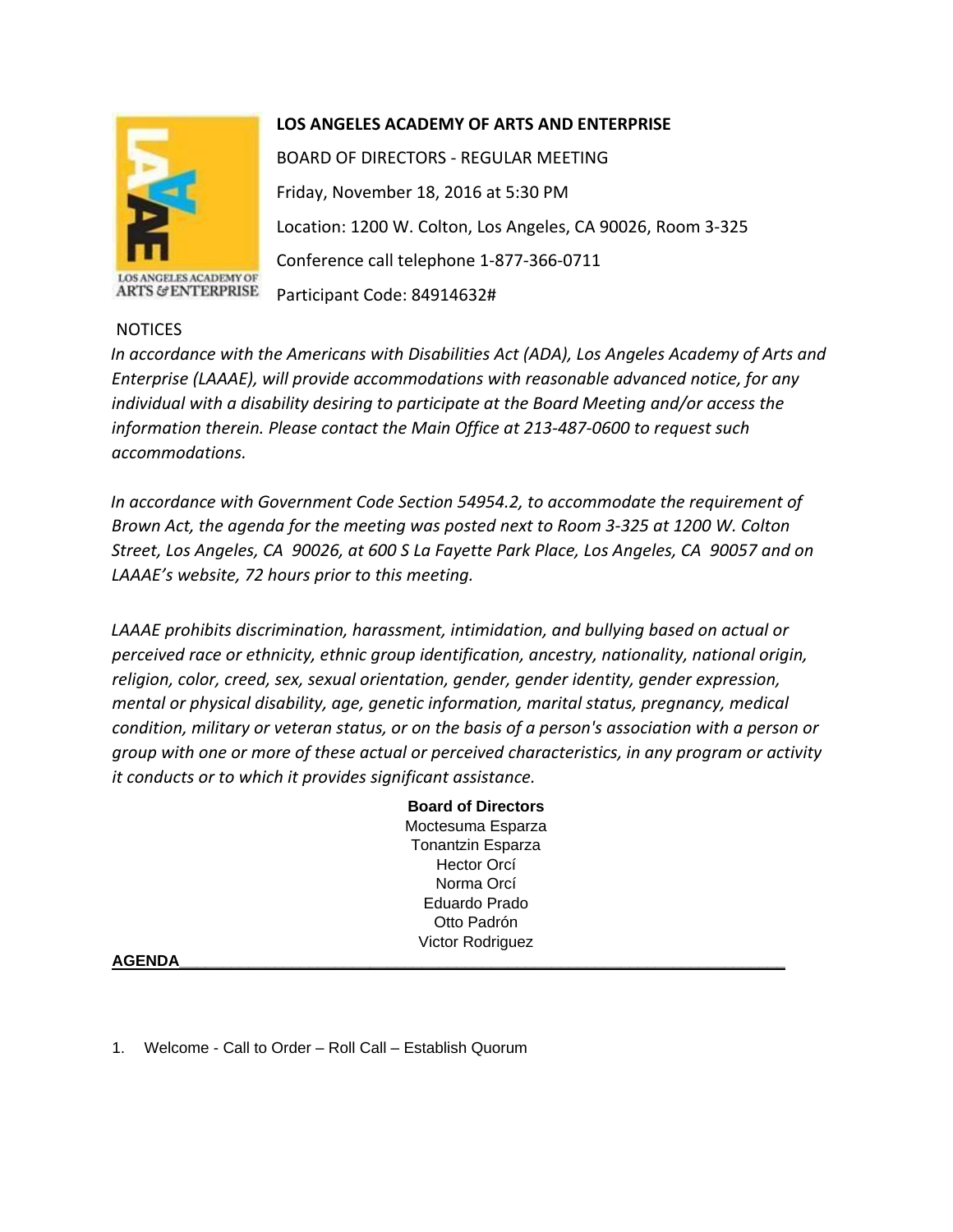- 2. Approval of Agenda
- 3. Approval of Previous Meeting Minutes
	- a. June 13, 2016 B
	- b. August 2, 2016
- 4. Principal Update
	- a. Enrollment Update
	- b. Academic Update
	- c. Facility Update
	- d. Recruitment Plan Update
- 5. Stakeholder Update
- 6. Public Comment
- 7. Old Business
- 8. New Business
	- a. Approve Financial Reports
		- i. Balance Sheet
		- ii. Income Statement
		- iii. Budget to Actuals
		- iv. Cash Flow
		- v. Check Register
		- vi. Unaudited Actuals
	- b. Ratification of Application for Mandate Block Grant
	- c. Adoption of Budget Revision
	- d. Ratification of Employee Agreements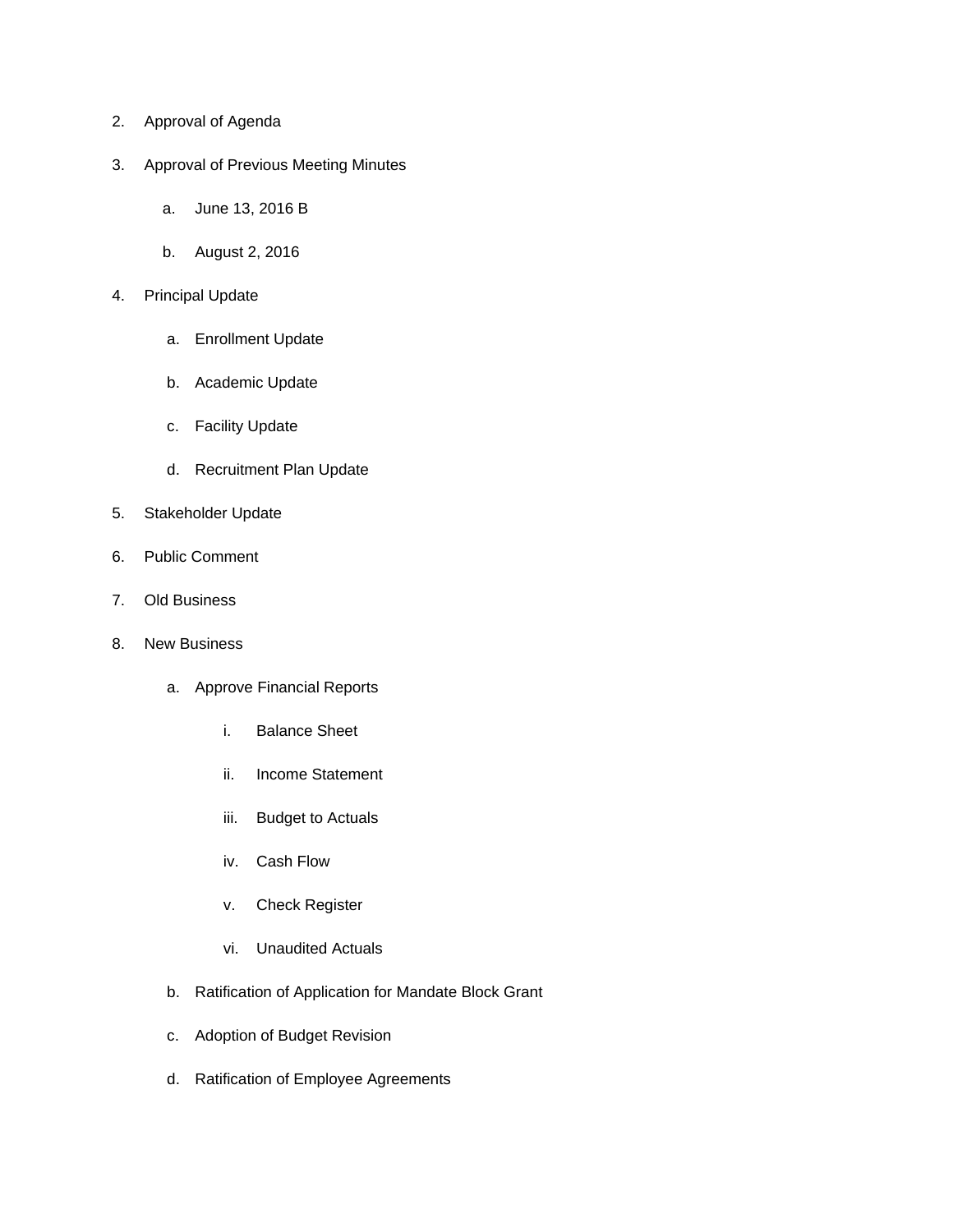- e. Resolution Authorizing the Application to Self-Insure Workers' Compensation Liabilities
- f. Approval of Revised Fiscal Policy
- g. Resolution to Open Bank Account with Bank of California
- h. Resolution to Open Bank Account with City National Bank.
- i. Authorization of Far East National Bank Certificate of Deposit
- j. Resolution for Education Protection Account
- k. Authorization to Purchase Three Transportation Vehicles
- l. Resolution to Apply for a Fuel Card
- m. Approval of Audit Report for 2015/16 FY
- n. Selection of the Audit Firm for 2016/17 FY
- o. Adoption of College Readiness Block Grant Plan
- p. Ratification or Approval for curriculum purchases:
	- i. Rosetta Stone
	- ii. TCI
	- iii. McGraw Hill (Art)
	- iv. McGraw-Hill (AP US History)
	- v. Triumph Learning Digital Coach (Math)
	- vi. Triumph Learning Digital Coach (English)
- i. Determination of Registered Agent for Service of Process
- j. Resolution to Designate Power of Attorney
- k. Discussion Regarding Liability and Vendor Relationships
- l. Authorization to Apply for the Child and Adult Care Food Program
- m. Ratification of Memorandum of Understanding for: